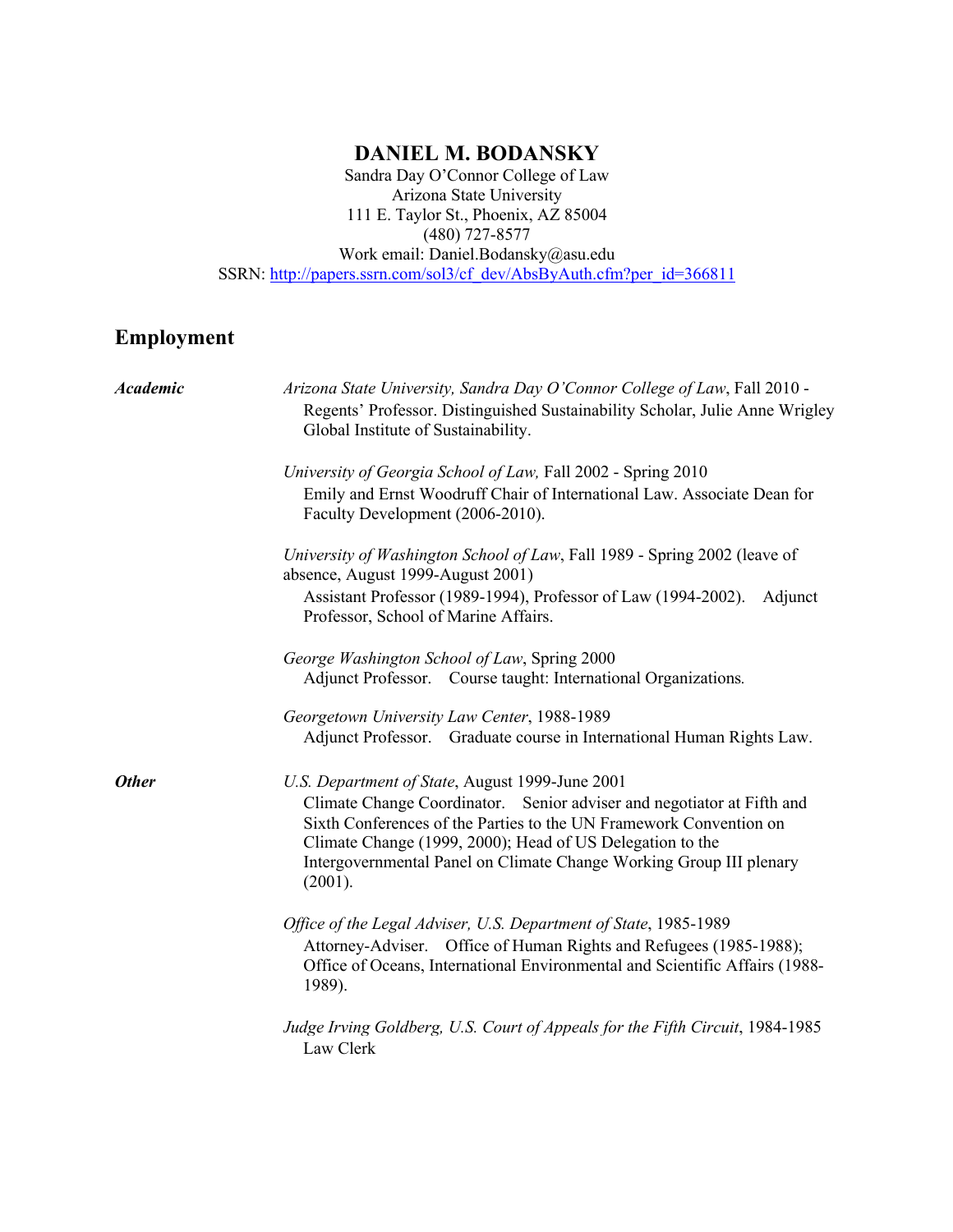| <b>Education</b>                        | Yale Law School, 1981-1984<br>J.D., 1984. Member, Yale Law Journal.                                                                                                                                                                      |
|-----------------------------------------|------------------------------------------------------------------------------------------------------------------------------------------------------------------------------------------------------------------------------------------|
|                                         | Cambridge University, 1979-1981<br>M.Phil., History and Philosophy of Science, 1981. National Science<br>Foundation Graduate Fellowship.<br>Thesis: "Theory Change in Nineteenth<br>Century Evolutionary Thought."                       |
|                                         | Harvard University, 1974-1979<br>A.B. magna cum laude in Social Studies, 1979. Phi Beta Kappa.<br>John<br>Harvard Prize. Detur Prize.                                                                                                    |
| <b>Awards and</b><br><b>Fellowships</b> | 2018 Certificate of Merit, American Society of International Law, for<br>International Climate Change Law (co-authored with Jutta Brunnée and Lavanya<br>Rajamani), for the best book in 2017 in a specialized area of international law |
|                                         | 2010 Harold and Margaret Sprout Award for the Art and Craft of International<br>Environmental Law, International Studies Association (for the best book<br>published in 2010 in the field of international environmental studies)        |
|                                         | Jean Monnet Fellowship, European University Institute, Florence, Italy, April-<br>August, 1998.                                                                                                                                          |
|                                         | Council on Foreign Relations International Affairs Fellowship, 1991-1992<br>(studied the negotiation of the UN Framework Convention on Climate Change).                                                                                  |
|                                         |                                                                                                                                                                                                                                          |
|                                         | Pew Faculty Fellowship in International Affairs, 1991-92.                                                                                                                                                                                |
| <b>Publications</b>                     |                                                                                                                                                                                                                                          |
| <b>Books</b>                            | Environmental Protection: Law and Policy (co-authored with Robert L.<br>Glicksman, David L. Markell, William W. Buzbee, and Daniel R. Mandelker)<br>(Aspen Casebook Series $8th$ ed. 2019)                                               |
|                                         | Responsible for Chapter 11 (International Environmental Law) and the<br>international section of Chapter 12 (Climate Change Law and Policy)                                                                                              |
|                                         | International Climate Change Law (co-authored with Jutta Brunnée and Lavanya<br>Rajamani) (Oxford University Press, 2017)                                                                                                                |
|                                         | Winner of the American Society of International Law 2018 Certificate of<br>Merit (see awards above)<br>Korean translation, 2019                                                                                                          |
|                                         | The Art and Craft of International Environmental Law (Harvard University Press                                                                                                                                                           |
|                                         | 2009)<br>Winner of the 2011 Harold and Margaret Sprout Award (see awards above)<br>Chinese translation anticipated, 2020                                                                                                                 |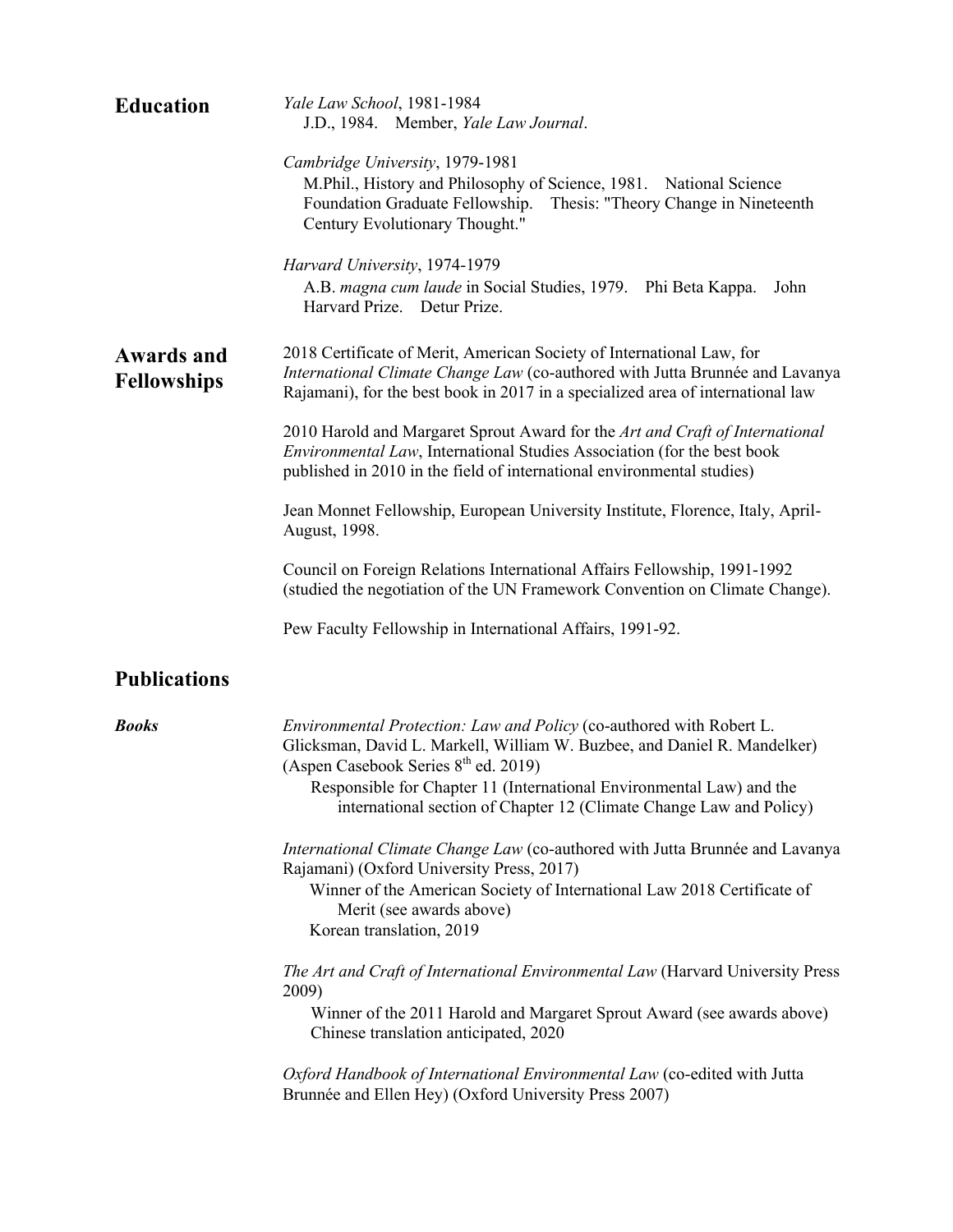*Legal Regulation of the Effects of Military Activity on the Environment* (Erich Schmidt Verlag 2003)

*Scholarly Articles and Book Chapters* "The Paris Rulebook: Balancing International Prescriptiveness with National Discretion," *International and Comparative Law Quarterly*, vol. 68, pp. 1023-40 (2019) "Adjudication vs. Negotiation in Protecting Environmental Commons", *University of Hawaii Law Review*, vol. 41, pp. 260-76 (2019) (co-authored with Lavanya Rajamani) "Overlooked Ocean Strategies to Address Climate Change," *Global Environmental Change*, vol. 49, 101968 (2019) (co-authored with Sarah Cooley, Britt Bello, Anthony Mansell, Andreas Merkl, Nigel Purvis, Susan Ruffo, Gwynne Taraska, Anna Zivian, George Leonard) "The Evolution and Governance Architecture of the United Nations Climate Change Regime" (co-authored with Lavanya Rajamani), in *Global Climate Policy: Actors, Concepts and Enduring Challenges*, pp. 13-65 (Urs Luterbacher and Detlef Sprinz, eds., MIT Press 2018) "Regulating Greenhouse Gas Emissions from Ships: The Role of the International Maritime Organization," in *Ocean Law Debates: The 50 Year Legacy and Emerging Issues for the Years Ahead* (H. Scheiber, N. Oral and M. Kown, eds., Brill 2018) "The Role of the International Court of Justice in Addressing Climate Change: Some Preliminary Reflections," *Arizona State Law Journal*, vol. 49, pp. 689-712 (2017) "Executive Agreements+" (co-authored with Peter Spiro), *Vanderbilt Journal of Transnational Law*, vol. 49, issue 4, pp. 885-929 (2016) "The Paris Climate Change Agreement: A New Hope?" *American Journal of International Law*, vol. 100, pp. 288-319 (2016). "The Legal Character of the Paris Agreement," *Review of European Community and International Environmental Law*, vol. 25, pp. 142-150 (2016). "Legal Realism and Its Discontents," *Leiden Journal of International Law*, vol. 28, issue 2, pp. 267-81 (2015) "Facilitating Linkage of Climate Policies through the Paris Outcome" (coauthored with Seth Hoedl, Gilbert Metcalf, and Robert Stavins), *Climate Policy*, DOI: 10.1080/14693062.2015.1069175 (2015) Excerpted in Robert N. Stavins, ed., *Economics of the Environment: Selected Readings* pp. 384-400 (Edward Elgar 2019) "Climate Change: Transnational Legal Order or Disorder," in *Transnational*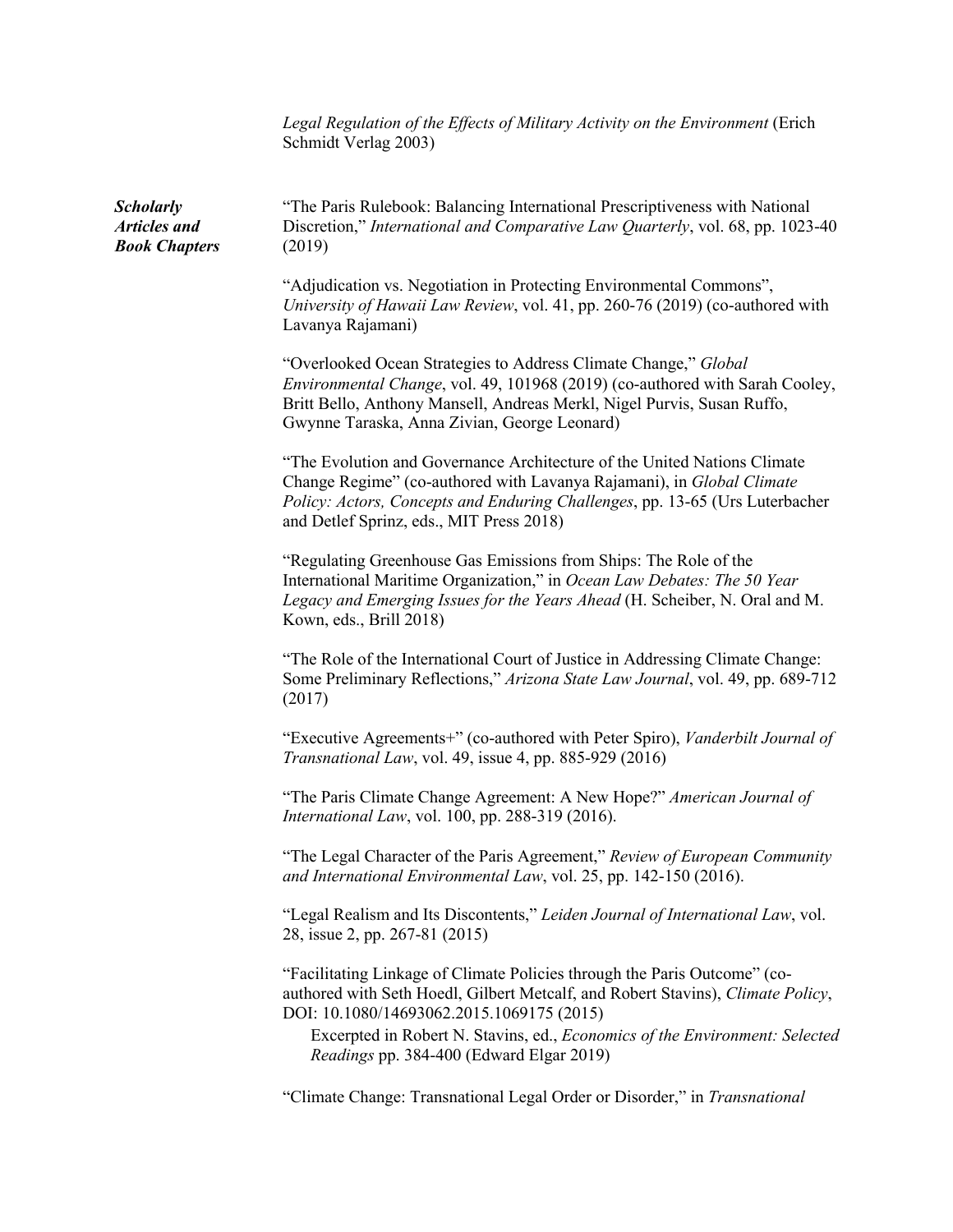> *Legal Orders*, pp. 287-309 (Terry Halliday and Greg Shaffer, eds., Cambridge University Press, 2015)

"Legally-Binding vs. Non-Legally Binding Instruments," in *Towards a Workable and Effective Climate Regime* pp. 155-65 (Scott Barrett, Carlo Carraro and Jaime de Melo, eds., CEPR Press 2015)

Excerpted in *Policy Innovations*, Carnegie Council for Ethics in International Affairs (on-line publication); *Environmental Law and Management*, vol. 27, pp. 185-191)

"International Environmental Moneyball," *Santa Clara Journal of International Law*, vol. 10, issue 2, pp. 317-24 (2013)

"The Who, What, and Wherefore of Geoengineering Governance," *Climatic Change*, vol. 121, no. 3, pp. 539-51, DOI 10:1007/s10584-013-0759-7 (2013)

"Legitimacy in International Law and International Relations," in *International Law/International Relations: A Stocktaking*, pp. 321-41 (Jeffrey Dunoff & Mark Pollack eds. Cambridge University Press, 2012)

"Global Public Goods, International Law and Legitimacy," *European Journal of International Law*, vol. 23, no. 3, pp. 651-68 (2012)

"Transnationalism, Unilateralism, and International Law" (co-authored with Gregory Shaffer), *Transnational Environmental Law*, vol. 1, no. 1, pp. 31-41 (Cambridge University Press 2011)

"A Tale of Two Architectures: The Once and Future UN Climate Regime," forthcoming in *Arizona State Law Journal*, vol. 43, pp. 697-712 (2011)

"Prologue to a Theory of Non-Treaty Norms," in *Looking to the Future: Essays on International Law in Honor of W. Michael Reisman*, pp. 119-34 (J. Cogan et al., eds., Brill 2010)

"The Copenhagen Climate Change Conference: A Postmortem," *American Journal of International Law*, vol. 104, no. 2, pp. 230-240 (April 2010)

"Climate Change and Human Rights: Unpacking the Issues," *Georgia Journal of International and Comparative Law*, vol. 38, no. 3, pp. 511-524 (Spring 2010)

"Is There an International Environmental Constitution?" *Indiana Journal of Global Legal Studies*, vol. 16, pp. 565-584 (2009)

"Trade and Environment" (co-authored with Jessica Lawrence) in *Oxford Handbook of International Trade Law*, pp. 505-38 (Daniel Bethlehem et al., eds., Oxford: Oxford University Press, 2009)

"The 'OSPAR' Arbitration: Its Contribution to International Law," in *The*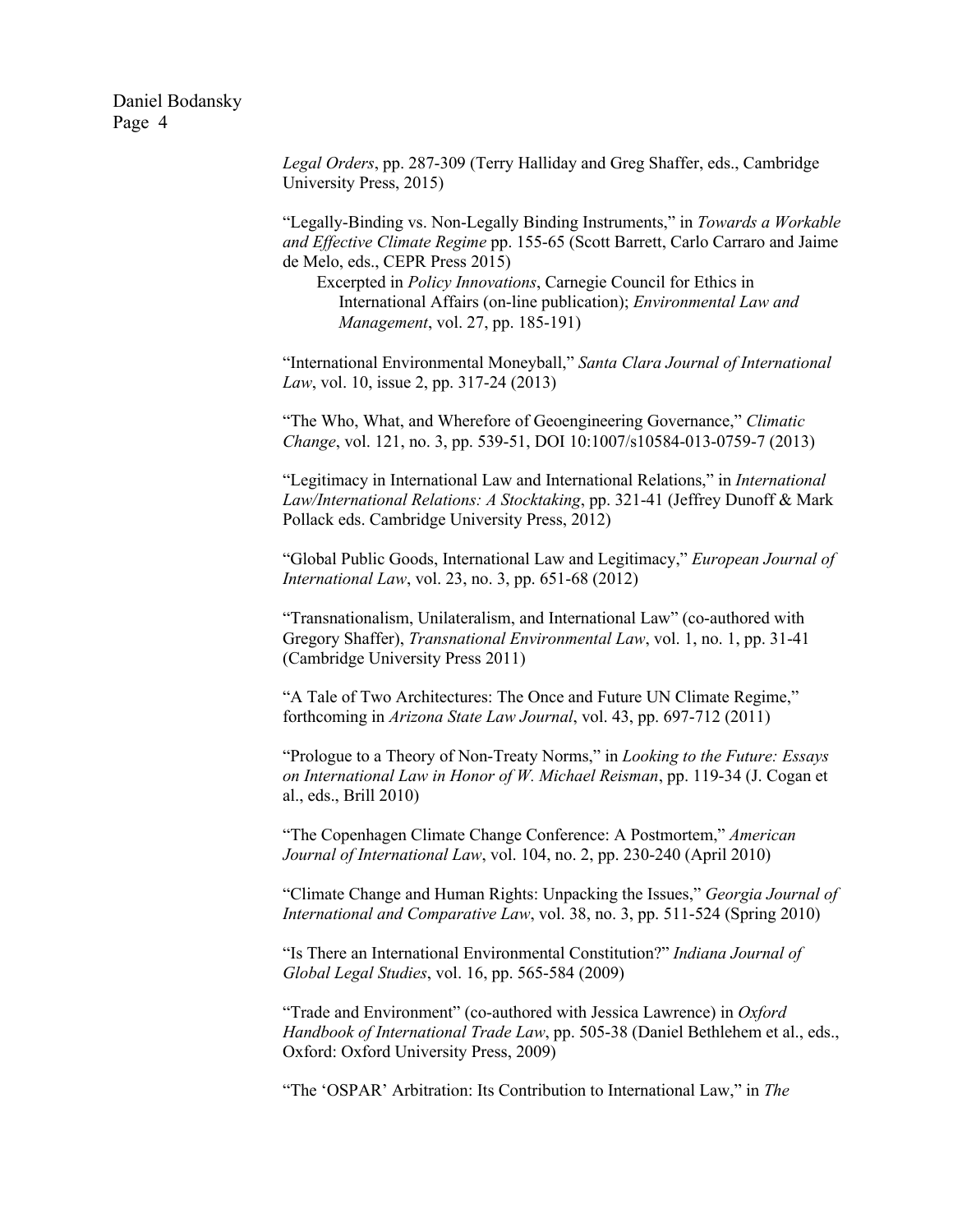*OSPAR Arbitration* (Belinda McMahon, ed., Asser Institute Press, 2009)

"The Concept of Legitimacy in International Law," in *Legitimacy in International Law*, pp. 308-17 (R. Wolfrum & V. Roben eds., Springer, 2008)

"Targets and Timetables: Good Policy But Bad Politics?" in *Architectures for Agreement: Addressing Global Climate Change in the Post-Kyoto World*, pp. 57- 66 (Joseph Aldy & Robert Stavins, eds., Cambridge University Press 2007)

"Introduction" (co-authored with Jutta Brunnée and Ellen Hey) and "Legitimacy," in *Oxford Handbook of International Environmental Law*, pp. 1- 25, 704-23 (Daniel Bodansky, Jutta Brunnée & Ellen Hey, eds., Oxford Univ. Press 2007)

"International Law in Black and White," *Georgia Journal of International & Comparative Law*, vol. 34, pp. 285-304 (2006)

"The International Climate Change Regime," in *Perspectives on Climate Change: Science, Economics, Politics, Ethics*, pp. 147-80 (Walter Sinnott-Armstrong & Richard B. Howarth, eds., Elsevier 2005)

"Deconstructing the Precautionary Principle," in *Bringing New Law to Ocean Waters* (David D. Caron & Harry N. Scheiber, eds., Martinus Nijhoff 2004)

"Transatlantic Environmental Relations" in *Europe, America and Bush,* pp. 58- 68 (John Peterson & Mark Pollack, eds., Routledge 2003)

"Symposium on the ILC'S State Responsibility Articles: Introduction and Overview" (co-authored with John Crook), *American Journal of International Law*, vol. 96, pp. 773-91 (October 2002)

"What's So Bad about Unilateral Action to Protect the Environment?" *European Journal of International Law*, vol. 11, pp. 339-47 (2000)

"The Role of Reporting in International Environmental Treaties: Lessons for Human Rights Supervision," in *The Future of the U.N. Human Rights Treaty System*, pp. 361-80 (Philip Alston & James Crawford, eds., Cambridge University Press 2000)

"Non Liquet and the Incompleteness of International Law," in *International Law, the International Court of Justice and Nuclear Weapons*, pp. 153-70 (Laurence Boisson de Chazournes & Philippe Sands, eds.,Cambridge University Press 1999)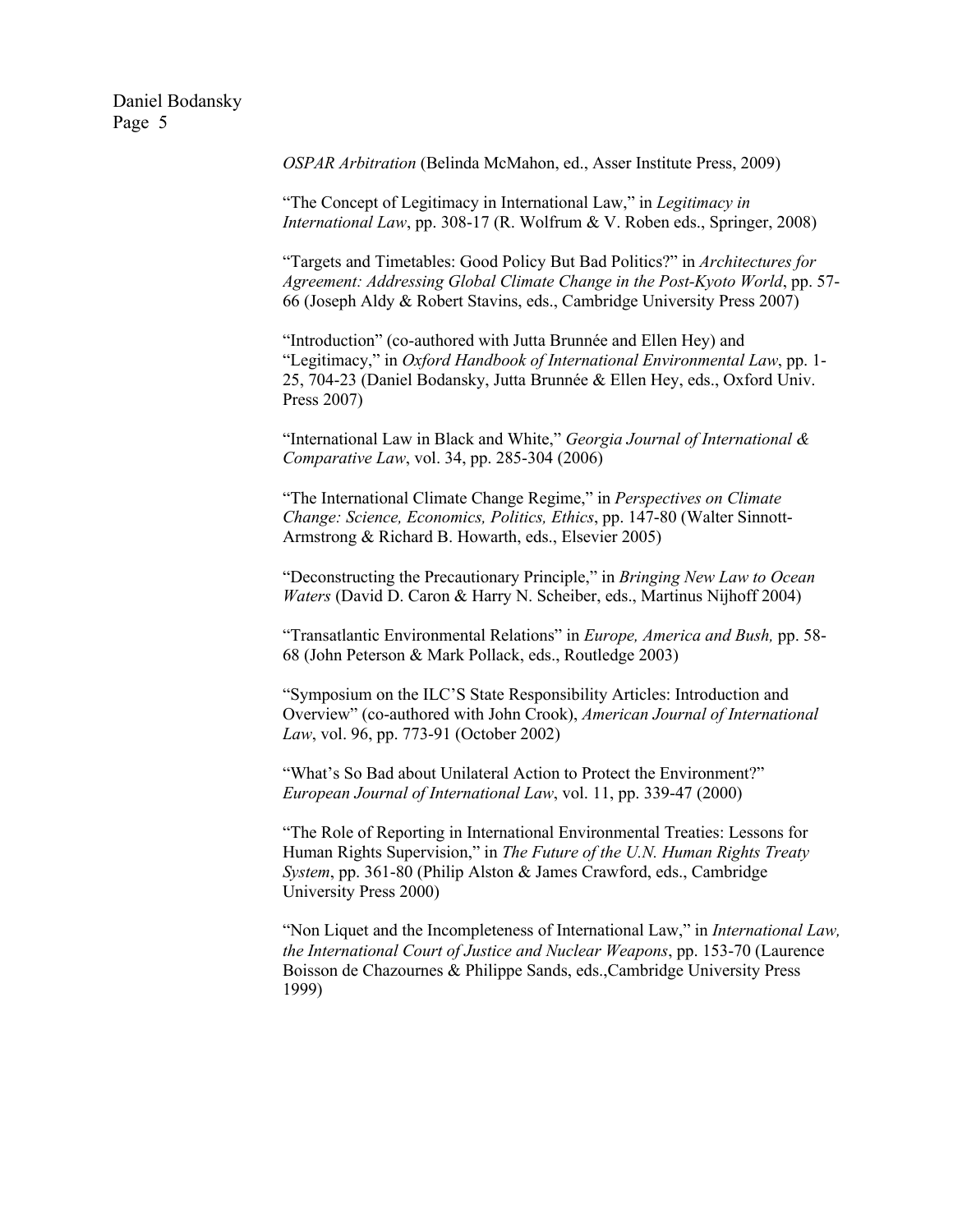> "The Legitimacy of International Governance: A Coming Challenge for International Environmental Law?," *American Journal of International Law*, vol. 93, pp. 596-624 (July 1999)

Excerpted in Oona Hathaway & Harold Koh, eds., *Foundations of International Law* (Foundation Press 2004)

"The Role of National Courts in the Field of International Environmental Law" (co-authored with Jutta Brunnée), and "International Environmental Law in United States Courts," *Review of European Community and International Environmental Law,* vol. 7, pp. 11-20, 57-62 (1998)

"May We Engineer the Climate?" *Climatic Change*, vol. 33, pp. 309-21 (1996)

"Customary (and Not So Customary) International Environmental Law," *Indiana Journal of Global Legal Studies*, vol. 3, pp. 105-19 (1995)

Excerpted in Paula M. Pevato, ed., *International Environmental Law* (Library of Essays in International Law) (Ashgate 2003)

"International Law and the Protection of Biological Diversity," *Vanderbilt Journal of Transnational Law*, vol. 28, pp. 623-34 (1995)

"The Emerging Climate Change Regime," *Annual Review of Energy and Environment*, vol. 20, pp. 425-61 (1995)

"The Precautionary Principle in U.S. Environmental Law," in *Interpreting the Precautionary Principle*, pp. 203-28 (T. O'Riordan & James Cameron, eds., Cameron & May 1994)

"Prologue to the Climate Change Convention," in *Negotiating Climate Change: The Inside Story of the Rio Convention*, pp. 45-74 (Irving Mintzer & J.A. Leonard, eds., Cambridge University Press 1994)

"Managing Climate Change," *Yearbook of International Environmental Law - 1992*, vol. 3, pp. 60-74 (Gunther Handl ed., Oxford University Press 1993)

"The U.N. Framework Convention on Climate Change: A Commentary," *Yale Journal of International Law*, vol. 18, pp. 451-558 (1993)

Commemorated as one of the 10 most-cited articles in the first 25 years of the *Yale Journal of International Law*, vol. 25, pp. 315-21, with commentary by Daniel C. Esty

"Protecting the Marine Environment from Vessel Source Pollution: UNCLOS III and Beyond," *Ecology Law Quarterly*, vol. 18, pp. 719-77 (1991)\

"Scientific Uncertainty and the Precautionary Principle," *Environment*, vol. 33, pp. 4-5, 43-44 (Sept. 1991) (see also exchange of letters, *Environment*, vol. 34, pp. 2-4 (April 1992))\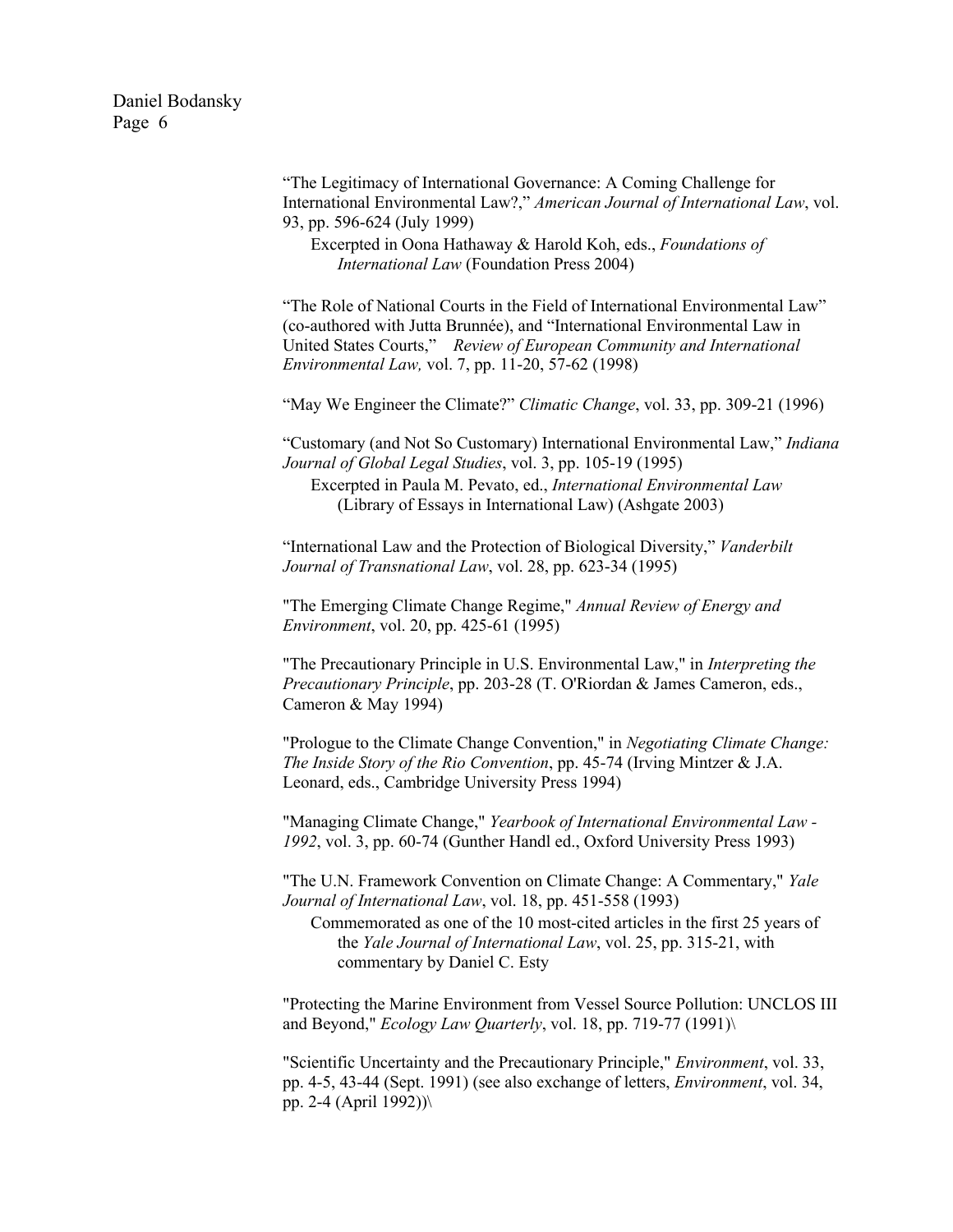| Daniel Bodansky<br>Page 7                        |                                                                                                                                                                                                                                                                                           |
|--------------------------------------------------|-------------------------------------------------------------------------------------------------------------------------------------------------------------------------------------------------------------------------------------------------------------------------------------------|
|                                                  | "Human Rights and Universal Jurisdiction," in World Justice? U.S. Courts and<br>International Human Rights, pp. 1-22 (Mark Gibney, ed., Westview 1991)                                                                                                                                    |
| <b>Policy Pieces on</b><br><b>Climate Change</b> | Evolving Functions of the UNFCCC (Center for Climate and Energy Solutions,<br>November 2019)                                                                                                                                                                                              |
|                                                  | General Issues in Elaborating the Paris Rulebook (Center for Climate and<br>Energy Solutions, April 2018)                                                                                                                                                                                 |
|                                                  | Elaborating the Paris Agreement: Information and Accounting (Center for<br>Climate and Energy Solutions, November 2017)                                                                                                                                                                   |
|                                                  | Could a Future President Reverse U.S. Approval of the Paris Agreement?<br>(Center for Climate and Clean Energy Solutions, October 2016)                                                                                                                                                   |
|                                                  | "Elaborating the Paris Agreement's Rules," in The Paris Agreement and Beyond:<br>International Climate Change Policy Post-2020 (Robert N. Stavins and Robert<br>C. Stowe eds., Harvard Project on Climate Agreements, October 2016)                                                       |
|                                                  | Key Legal Issues in the 2015 Climate Negotiations (co-authored with Lavanya<br>Rajamani) (Washington: Center for Climate and Energy Solutions, June 2015)                                                                                                                                 |
|                                                  | Legal Options for U.S. Acceptance of a New Climate Change Agreement<br>(Washington: Center for Climate and Energy Solutions, May 2015)                                                                                                                                                    |
|                                                  | Structure of a 2015 Climate Change Agreement (Washington: Center for Climate<br>and Energy Solutions, October 2014)                                                                                                                                                                       |
|                                                  | Facilitating Linkage of Heterogeneous Regional, National and Sub-National<br>Climate Policies through a Future International Agreement (co-authored with<br>Seth A. Hoedl, Gilbert E. Metcalf and Robert N. Stavins) (Cambridge, MA:<br>Harvard Project on Climate Agreements, Nov. 2014) |
|                                                  | Building Flexibility and Ambition into a 2015 Climate Agreement (co-authored<br>with Elliot Diringer) (Washington: Center for Climate and Energy Solutions,<br>Paris: IDDRI/SciencesPo, June 2014)                                                                                        |
|                                                  | Evolution of the International Climate Effort (co-authored with Elliot Diringer)<br>(Washington: Center for Climate and Energy Solutions, May 2014)                                                                                                                                       |
|                                                  | The Durban Platform: Issues and Options for a 2015 Agreement (Washington:<br>Center for Climate and Energy Solutions 2012)                                                                                                                                                                |
|                                                  | The Durban Platform Negotiations: Goals and Options (Cambridge: Harvard<br>Project on Climate Agreements 2012)                                                                                                                                                                            |
|                                                  |                                                                                                                                                                                                                                                                                           |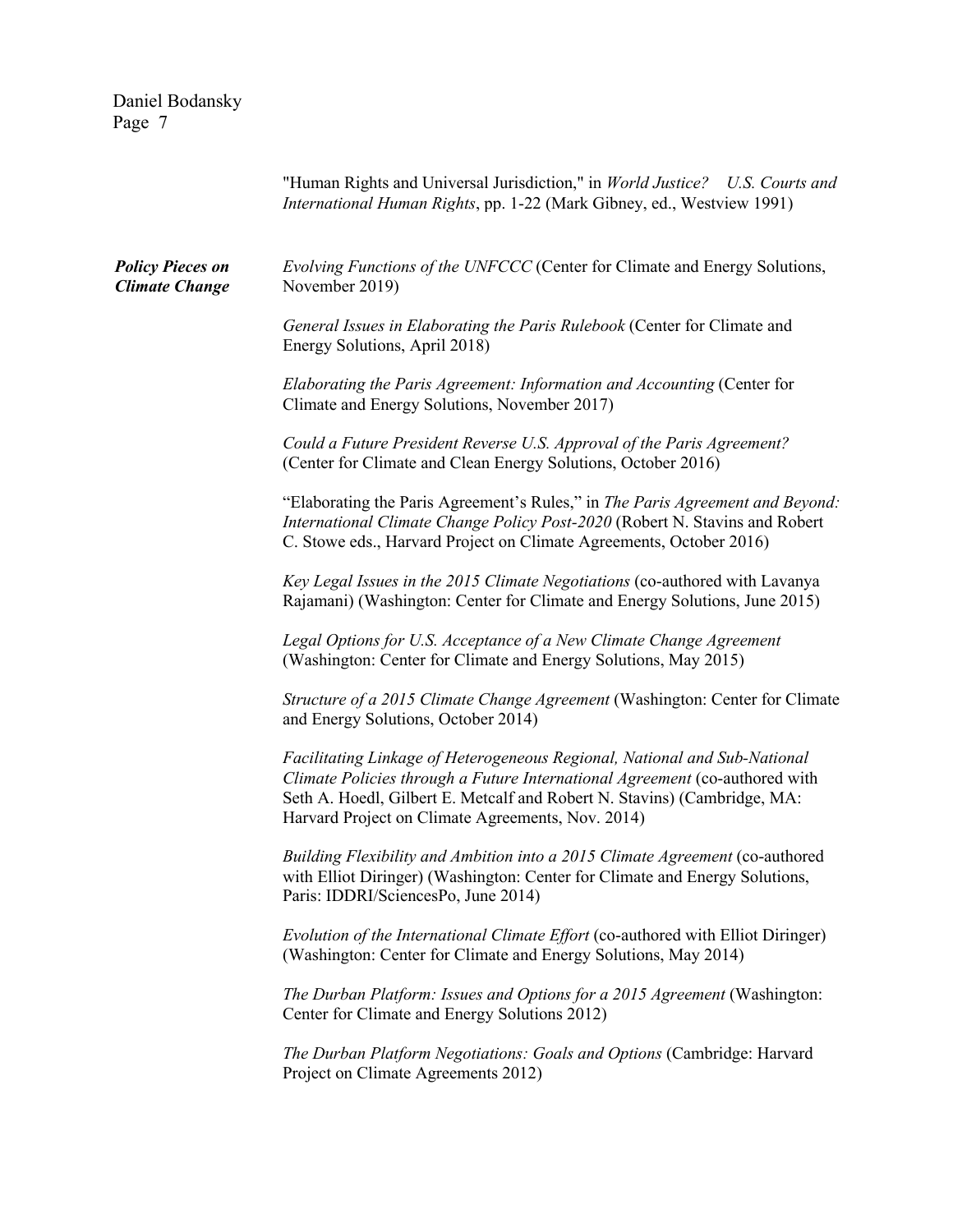> *Multilateral Climate Efforts beyond the UNFCCC* (Washington: Center for Climate and Energy Solutions, December 2011)

*Governing Climate Engineering: Scenarios for Analysis*, Discussion Paper 2011- 47 (Cambridge: Harvard Project on Climate Agreements, November 2011)

*Viewpoint: W[hither the Kyoto Protocol? Durban and Beyond* (Cambridge: Harvard Project on Climate Agreements, September 2011)

*The Evolution of Multilateral Regimes: Implications for Climate Change* (coauthored with Elliot Diringer) (Washington: Pew Center on Global Climate Change 2010)

*Viewpoint: The International Climate Change Regime: The Road from Copenhagen* (Harvard Project on Climate Agreements 2010)

*White Paper: Legal Form of a New Climate Agreement: Avenues and Options* (Washington: Pew Center on Global Climate Change, April 2009)

*Measurement, Reporting and Verification in a Post-2012 Climate Agreement* (co-authored with Clare Breidenich) (Washington: Pew Center on Global Climate Change, April 2009)

*Climate Change: Top 10 Precepts for US Foreign Policy*, RFF Issue Brief #09- 01 (Washington: Resources for the Future, January 2009)

*Towards An Integrated Multi-Track Climate Framework* (co-authored with Elliot Diringer) (Washington: Pew Center on Global Climate Change, December 2007)

*International Sectoral Agreements in a Post-2012 Climate Framework* (Washington: Pew Center on Global Climate Change, 2007)

*International Climate Efforts beyond 2012: A Survey of Approaches* (Pew Center on Global Climate Change, 2004) (with contributions from Sophie Chou and Christie Jorge)

"Climate Commitments: Assessing the Options" in *Beyond Kyoto: Advancing the International Effort against Climate Change* (Pew Center on Global Climate Change, 2003)

*US Climate Policy after Kyoto: Elements for Success*, Carnegie Endowment for International Peace Policy Brief (April 2002)

"Bonn Voyage: Kyoto's Uncertain Revival," *The National Interest,* pp. 45-55 (Fall 2001)

Excerpted in Robert J. Art & Robert Jervis, *International Politics: Enduring Concepts and Contemporary Issues* (6<sup>th</sup> ed. 2003)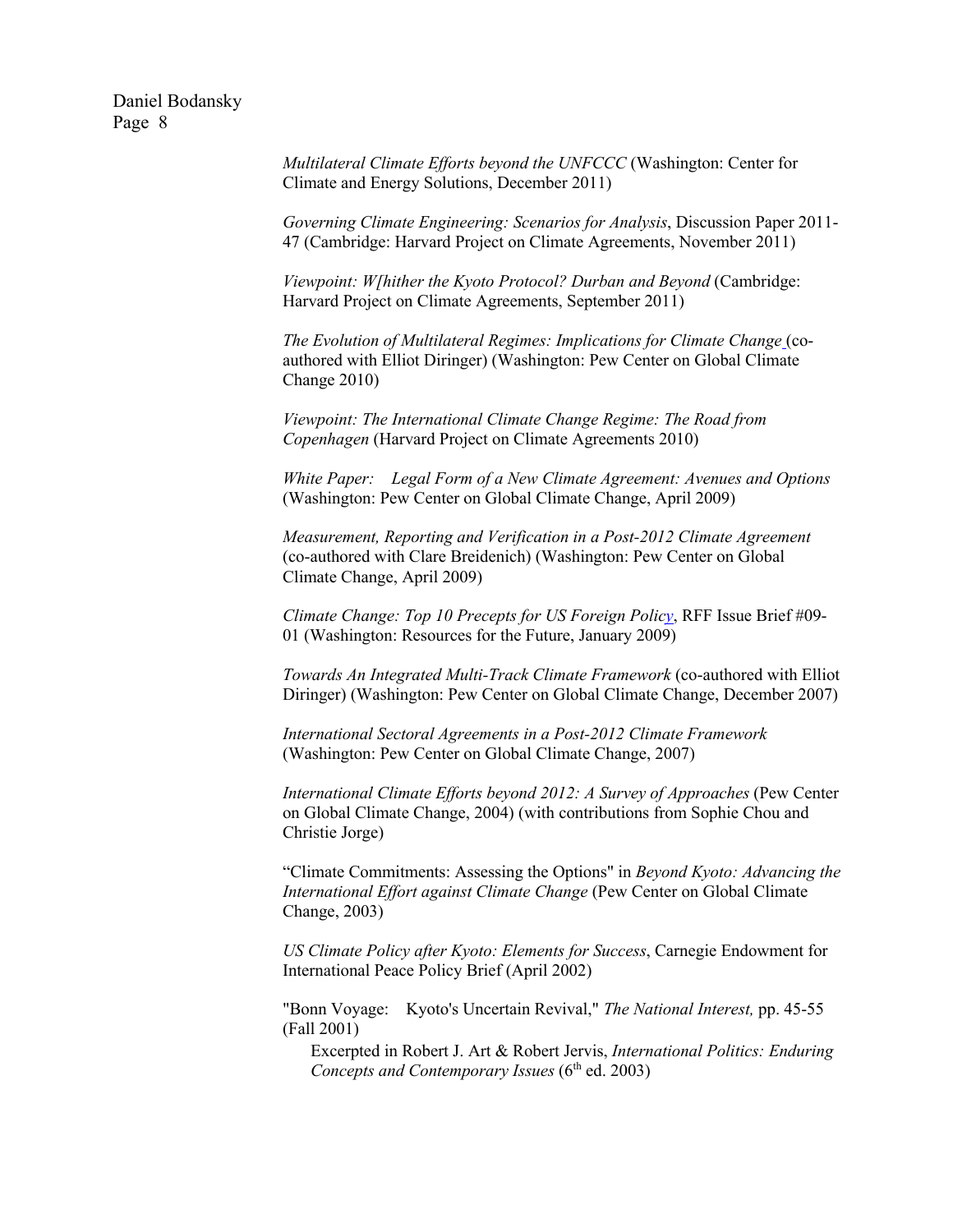|                                       | Linking US and International Climate Change Policies, Pew Center on Global<br>Climate Change Policy, White Paper (April 2002)                                                                                                 |
|---------------------------------------|-------------------------------------------------------------------------------------------------------------------------------------------------------------------------------------------------------------------------------|
|                                       | Implications for U.S. Companies of Kyoto's Entry into Force without the United<br>States, Pew Center on Global Climate Change, White Paper (January 2002)                                                                     |
| <b>Book Reviews</b>                   | Dale Jamieson, Reason in a Dark Time, in Ethics and International Affairs, issue<br>29.2 (Summer 2015), doi:10:1017/S0892679415000118                                                                                         |
|                                       | Jack Goldsmith, Power and Constraint, in American Journal of International<br>Law, vol. 107, pp. 714-19 (2013)                                                                                                                |
|                                       | Eyal Benvenisti, Sharing Transboundary Resources (2002), in American Journal<br>of International Law, vol. 99, pp. 280-84 (2005)                                                                                              |
|                                       | Joyeeta Gupta, The Climate Change Convention and Developing Countries:<br>From Conflict to Consensus? (1997), in American Journal of International Law,<br>vol. 92, pp. 172-74 (1998)                                         |
|                                       | Karol Wolfke, Custom in Present International Law, in Michigan Journal of<br>International Law (1993), vol. 16, pp. 667-79 (1995)                                                                                             |
|                                       | Alan Boyle & Patricia Birnie, International Law and the Environment (1992), in<br>American Journal of International Law, vol. 88, pp. 408-11 (1994)                                                                           |
|                                       | Gerard Mangone, Marine Policy for America (1988), in International Journal of<br><i>Estuarine and Coastal Law, vol. 6, pp. 79-81 (1991)</i>                                                                                   |
| <b>Shorter</b><br><b>Publications</b> | "The Categorical Imperative," Temple International and Comparative Law<br><i>Journal</i> , vol. 32, issue 1, pp. 7-11 (2018)                                                                                                  |
|                                       | "The Issues that Never Die," Carbon and Climate Law Review, vol. 12, issue 3,<br>pp. 184-90 (2018)                                                                                                                            |
|                                       | "Should We Care What the Pope Says about Climate Change," for on-line<br>symposium on the Pope's Encyclical and Climate Change Policy, American<br>Journal on International Law Unbound, vol. 109, pp. 127-31 (November 2015) |
|                                       | "Selective Leadership Disorder," U.S. News and World Report, op-ed (November<br>4, 2015                                                                                                                                       |
|                                       | "Does Custom Have a Source," for on-line symposium on customary<br>international law, American Journal of International Law Unbound ((Dec. 2014)                                                                              |
|                                       | "Non Liquet," in <i>Encyclopedia of Public International Law</i> (Oxford University<br>Press 2005)                                                                                                                            |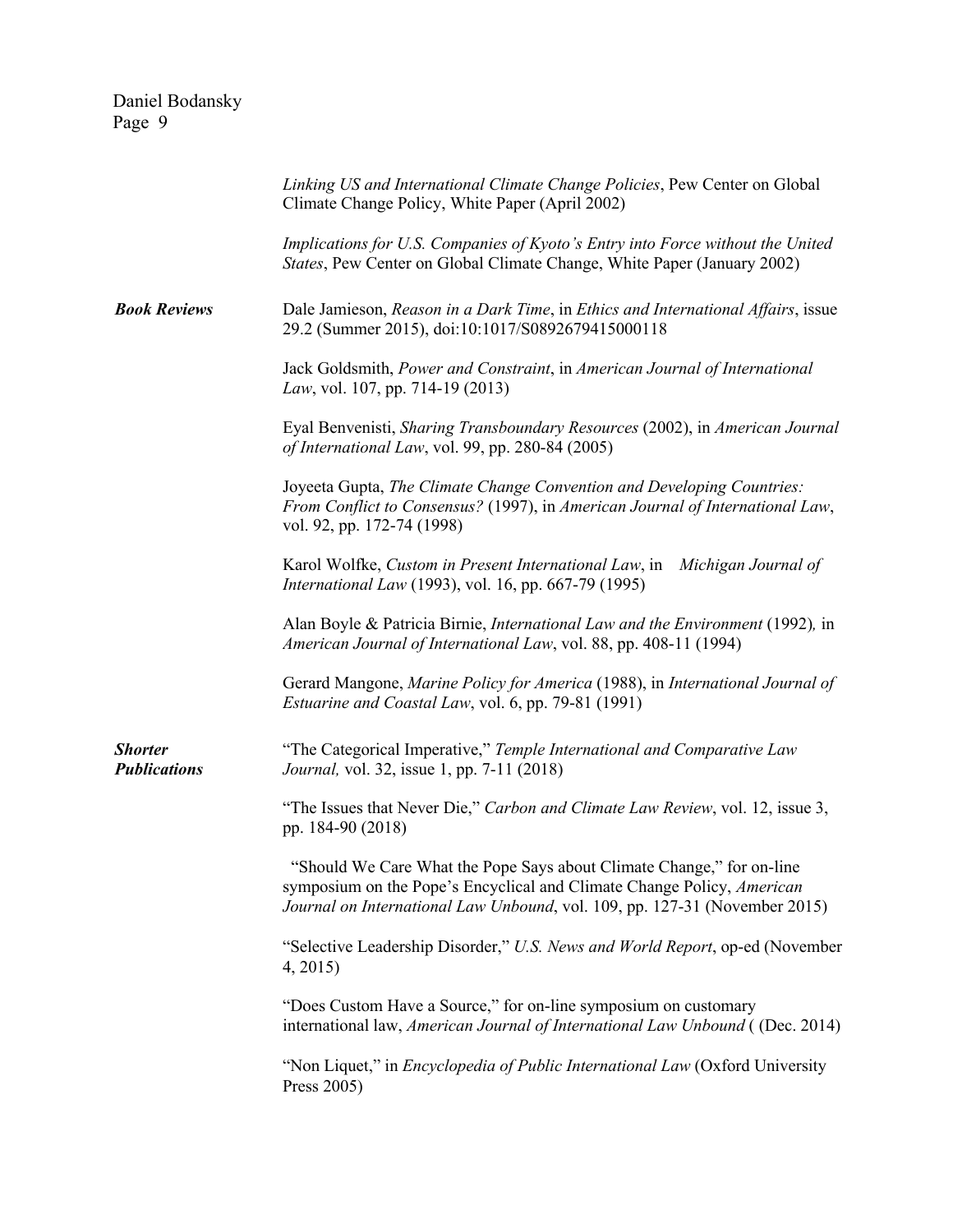|                                       | "Non-Treaty Lawmaking," in Developments of International Law in Treaty<br>Making, pp. 481-86 (Max Planck Institute 2005)                                                                                                                           |
|---------------------------------------|----------------------------------------------------------------------------------------------------------------------------------------------------------------------------------------------------------------------------------------------------|
|                                       | "The Uses of International Sources in Constitutional Interpretation," Georgia J.<br><i>Int'l &amp; Comp. L.</i> 421 (2004)                                                                                                                         |
|                                       | "Framework Convention on Climate Change" and "Precautionary Principle," in<br>Encyclopaedia of Global Change (Andrew Goudie, ed., Oxford University Press,<br>2001)                                                                                |
|                                       | The Framework Convention/Protocol Approach, World Health Organization,<br>Framework Convention on Tobacco Control Technical Briefing Services,<br>WHO/NCD/TFI/99.1 (1999)                                                                          |
|                                       | What Makes International Agreements Effective? Some Pointers for the WHO<br>Framework Convention on Tobacco Control, World Health Organization,<br>Framework Convention on Tobacco Control Technical Briefing Services,<br>WHO/NCD/TFI/99.4 (1999) |
|                                       | "Draft Convention on Climate Change," Environmental Policy and Law, vol. 22,<br>pp. 5-15 (1992).                                                                                                                                                   |
|                                       | "Regional Seas," Yearbook of International Environmental Law - 1991, vol. 2,<br>pp. 125-31 (G. Handl ed. 1992).                                                                                                                                    |
|                                       | "UN Convention on Climate: More than Just Hot Air," Christian Science<br>Monitor, op-ed page (June 10, 1992).                                                                                                                                      |
|                                       | "Regional Seas," Yearbook of International Environmental Law - 1990, vol. 1,<br>pp. 111-15 (G. Handl ed. 1991).                                                                                                                                    |
|                                       | "New Focus Needed for `Earth Summit' Meeting Next June," Seattle Times, op-<br>ed page (November 21, 1991).                                                                                                                                        |
| <b>Select</b><br><b>Presentations</b> | "International Law and Artificial Intelligence," Workshop on Soft Law and<br>Artificial Intelligence, Stanford University, January 2020                                                                                                            |
|                                       | "Law and Politics in the UN Climate Regime: A Preview of COP25," University<br>of Cambridge Lauterpacht Centre for International Law, November 2019                                                                                                |
|                                       | "The Legal Evolution of the UN Climate Change Regime," University of Oxford,<br>October 2019                                                                                                                                                       |
|                                       | "Politics and Justice in the UN Climate Change Regime," Climate Justice<br>Conference, University of Mauritius, October 2019                                                                                                                       |
|                                       | "Decoding the Paris Rulebook," National University of Singapore, September                                                                                                                                                                         |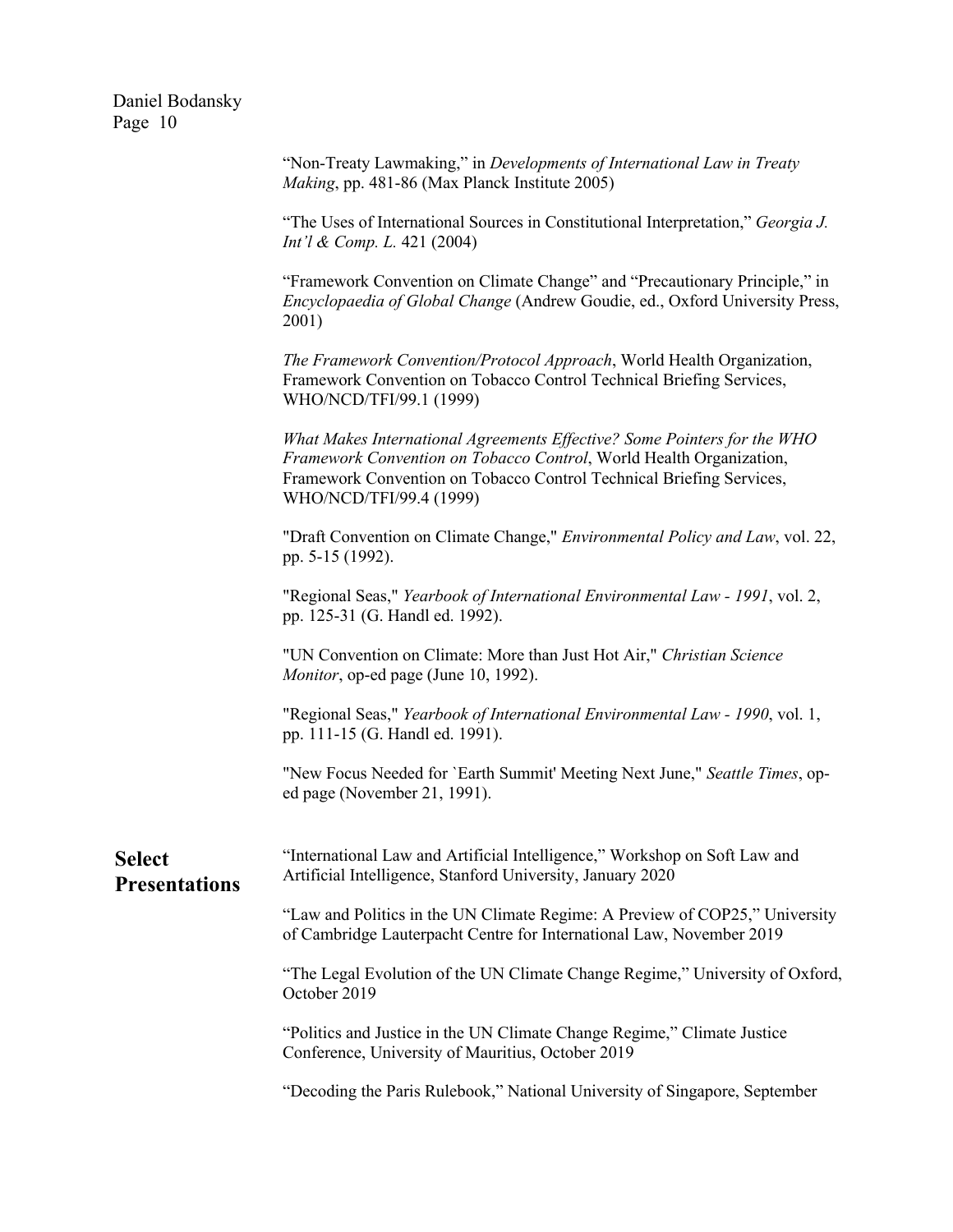2019

"Arctic Geoengineering Governance," Trameren Conference, University of Copenhagen, June 2019

"Solar Geoengineering and International Law," Harvard Kennedy School of Government, September 2018

"Do Developing Countries Have Anything to Fear from International Environmental Law," Ingram Lecture on International Law and Development, University of New South Wales, July 2018

"The Why, What and Who of Geoengineering Governance," University of Calgary, January 2018

"Oceans and Climate Change: Introducing the Issues," Law of the Sea Institute Conference, Malmo, Sweden, August 2017

"The Role of the International Court of Justice in Addressing Climate Change: Some Preliminary Reflections"

- Forefront of International Law Conference, ASU, March 2017
- Berkeley Law Environmental Law Colloquium, April 2017
- Kings' College London, June 2017

"The Paris Agreement: A New Hope," Yale Law School, October 2016

"Legal Character of the Paris Agreement," Tel Aviv University and Hebrew University, Israel, June 2016

"Governance of Geoengineering," Forum for Climate Engineering Assessment, American University, Washington DC, March 2016

"Regulating Greenhouse Gas Emissions from Ships: The Role of the International Maritime Organization,"  $50<sup>th</sup>$  Anniversary Conference of the Law Sea Institute, Berkeley Law, University of California, October 2015

"Previewing the Paris Climate Change Conference," Hong Kong University of Science and Technology and Civil Exchange, November 2015

"Unpacking the Legitimacy Deficits of International Law: Who What, How," European Society of International Law annual conference, Vienna, September 2014

"Multilateral Governance of Geoengineering," Climate Engineering Conference 2014, Berlin, Germany, August 2014

"Climate Engineering Governance and Legitimacy," Columbia University, March 2014; Chicago-Kent Law School faculty colloquium, February 2014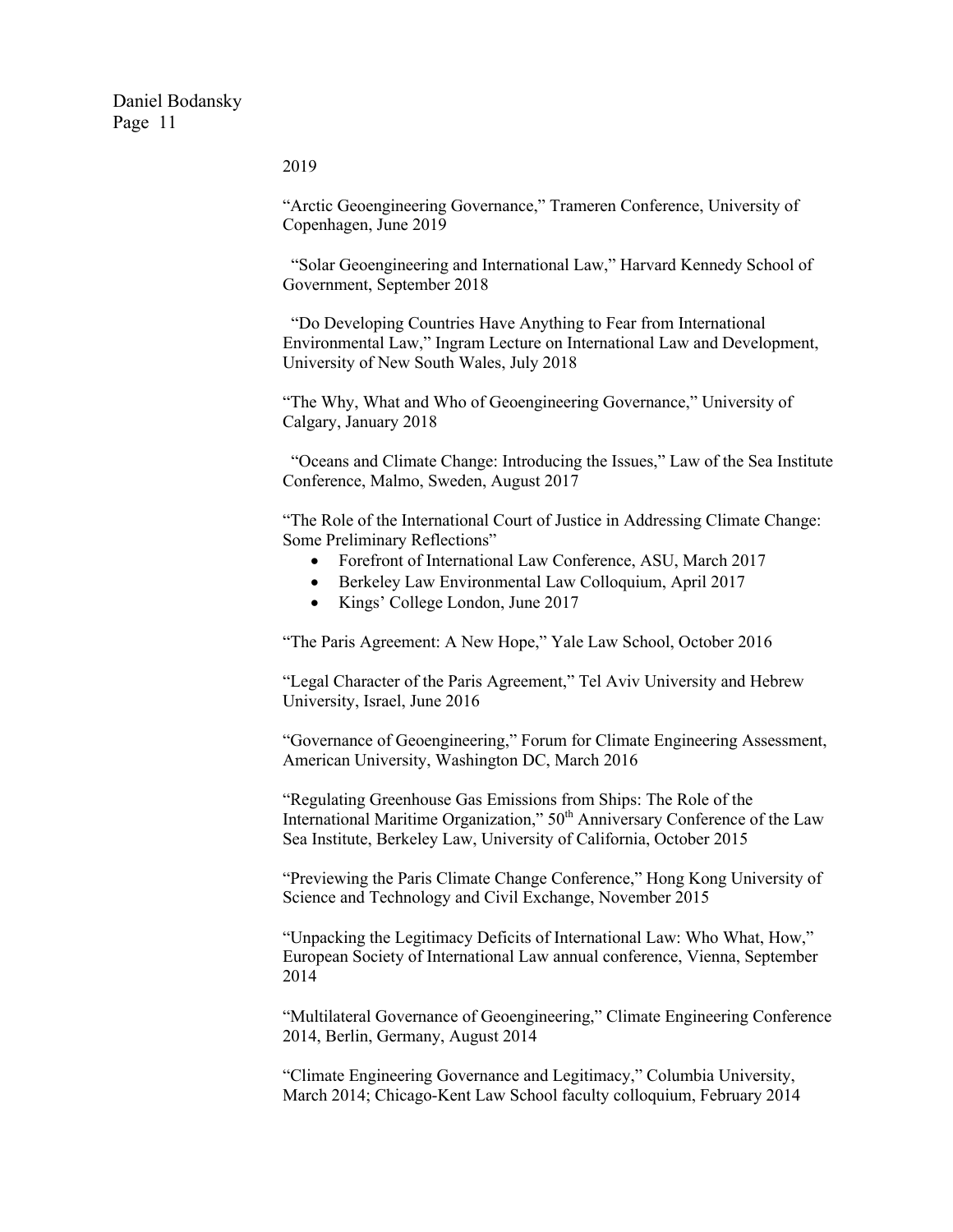> "Geoengineering Governance: Does Multilateralism Matter?" Tel Aviv University Faculty of Law, December 2013

"The Legitimacy of the Human Rights Judiciary," Annual MultiRights Conference, University of Oslo, May 2012

"The Durban Platform Negotiations," University of California at San Diego, April 2012; University of Amsterdam, June 2012.

"Legitimacy in International Law and International Relations," University of Oslo, November 2011.

"International Law and Global Public Goods," Symposium on Global Public Goods and the Plurality of Legal Orders, European University Institute, Florence, October 2011; University of Michigan Legal Theory Workshop, November 2011.

"The International Climate Change Regime: Past, Present and Future," Conference on Climate Change Law for Turkey: 2012 and Beyond, Istanbul Bilgi University, October 2011.

"Instrumental Diversity in Climate Protection," Hamburg International Environmental Law Conference, September 2011

"The Kyoto Protocol: Dead or Alive?" Vermont Law School, June 2011

"International Litigation as a Tool for Addressing Climate Change," Valparaiso Conference on Climate Change Litigation, February 2011

"The International Climate Change Regime: Past, Present and Future," University of Minnesota, October 2010

"The Road from Copenhagen," World Forum on Environment and Development, University of Oxford, June 2010

"Constitutionalism and Legitimacy in International Environmental Governance," Smith School of Enterprise and Environment, University of Oxford, February 2009

"International Climate Policy: Top 10 Precepts for US Foreign Policy," Wrigley Lecture, Arizona State University, November 2008; International Climate Change Conference, Washington University, October 2008

"The International Climate Negotiations and the Bali Road Map," British Institute of International and Comparative Law Annual Conference," London, October 2008

"The Role of Sectoral Approaches in an International Climate Framework Post-2012," International Symposium on Climate Change, Tokyo, September 2008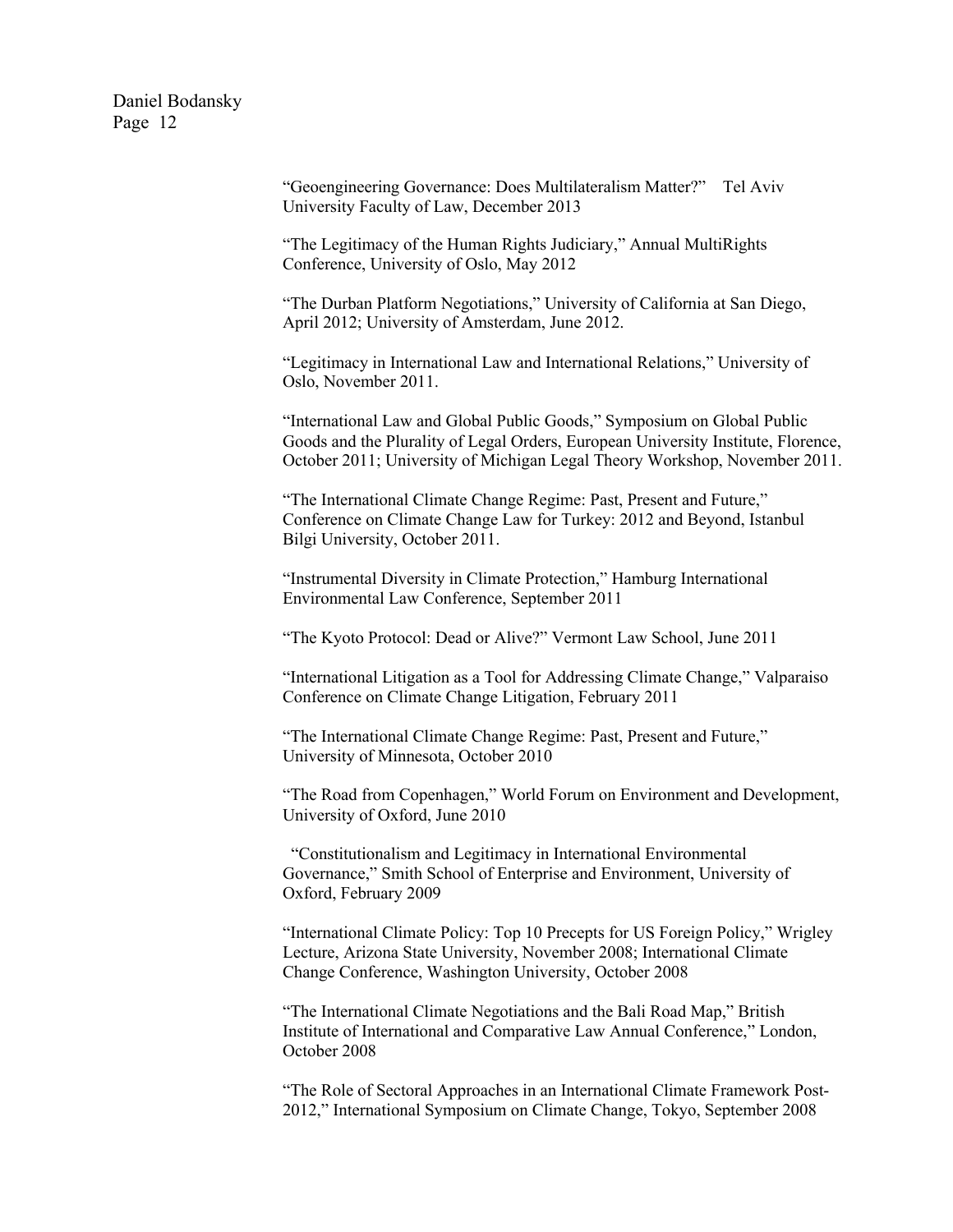> "A Post-Kyoto Framework for Climate Change," George Washington University International Law Colloquium, September 2008

"Is There an International Environmental Law Constitution?" Workshop on Global Constitutionalism, Kandersteg, Switzerland, January 2008

"Negotiating a Post-2012 Climate Regime," International Law Weekend, New York, October 2007

"The International Climate Framework Post-2012: The Role of Sectoral Approaches," Global Industrial and Social Progress Research Institute (GISPRI), Tokyo, October 2007

"The International Climate Regime Post-2012: An Integrated Multi-Track Framework," University of Toronto Faculty of Law, September 2007

"Non-Treaty Norms in International Environmental Law," Duke University School of Law, March 2007

"Social Norms and Customary International Law," Arizona State University School of Law, February 2007

"Dimensions of Future International Climate Negotiations," XXV MIT Global Change Forum, Vienna, Austria, October 2006

"Normativity and Legitimacy," Symposium on Legitimacy in International Law, Max Planck Institute, June 2006

"Targets and Timetables: Good Policy but Bad Politics?" Workshop on Architectures for Agreement, Environmental Economics Program, John F. Kennedy School of Government, Harvard University, May 2006

"Does One Need to Be an International Lawyer to Be an International Environmental Lawyer?" American Society of International Law, Annual Meeting, March 2006 (100 *Proc. Am. Soc. Int'l L.* 303-07)

"Closing Commentary," Conference on Global Warming: Looking Beyond Kyoto, Yale Center for the Study of Globalization, October 2005

"Combatting Climate Change: Where Do We Go From Here?" Michigan Law School, March 2005

"Science, Tourism and the Antarctic Environment," Antarctic Institute of Chile, Punta Arenas, Chile, December 2004

"Rules vs. Standards in International Environmental Law," American Society of International Law, Annual Meeting, April 2004 (98 *Proc. Am. Soc. Int'l L.*275)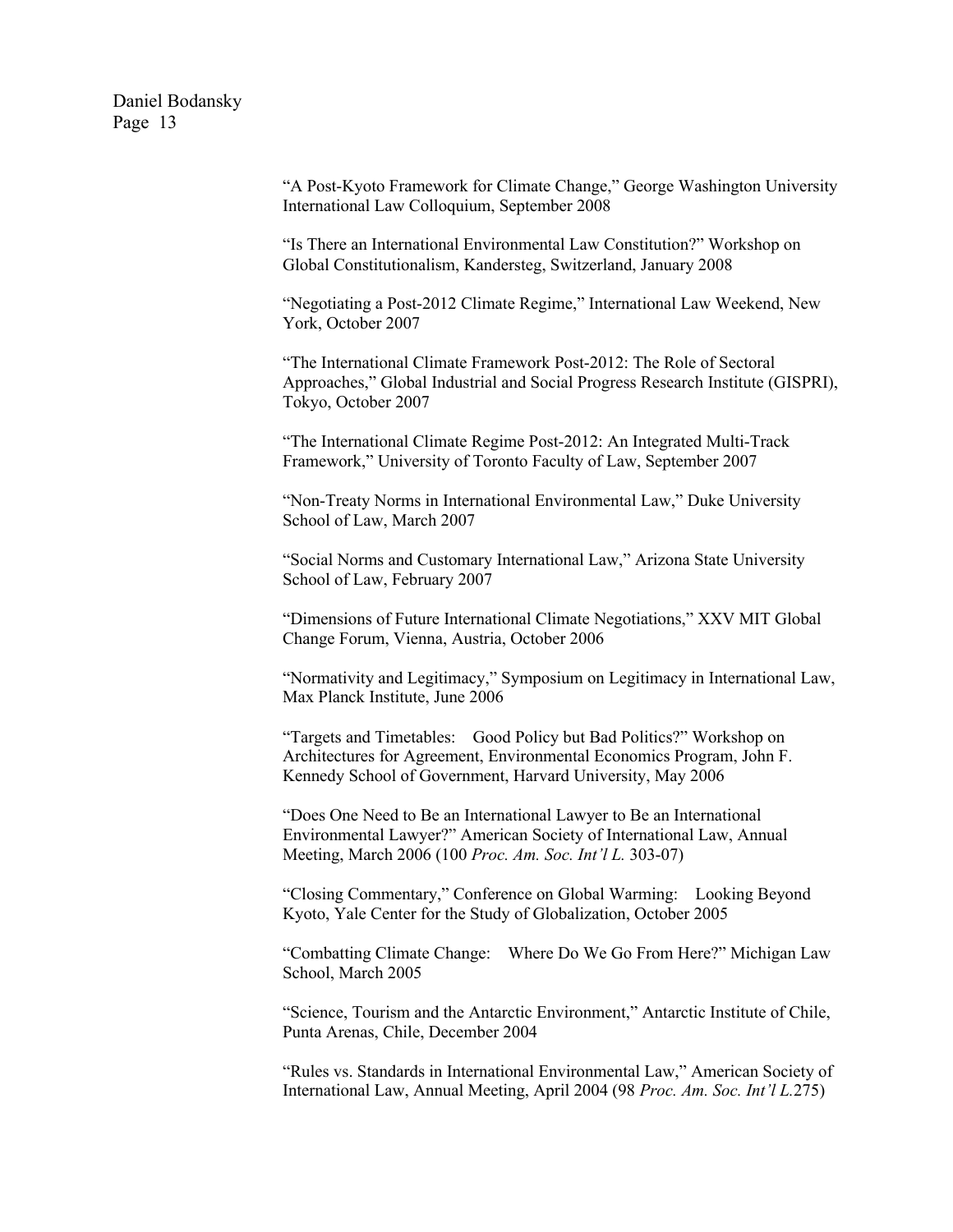> "A Taxonomy of Non-Treaty Lawmaking," Max Planck Institute for Comparative Public Law and International Law, Heidelberg, November 2003

"The Rise (and Fall?) of the Kyoto Protocol," Roger S. Aaron Lecture, Dartmouth College, May 2003

"The United States and Global Warming," Baker Peace Conference, Ohio University, April 2003

"Rules and Standards in International Law," New York University Law School, March 2003

"Transatlantic Environmental Relations: The Growing Rift between U.S. and European Climate Change Policies," University of Wisconsin, Madison, April 2002

"The Precautionary Principle," Boalt Hall, University of California at Berkeley, April 2002

"Transatlantic Environmental Relations," European University Institute, Florence, February 2002

"The Bonn and Marrakech Climate Change Accords," American Association of Law Schools Annual Meeting, New Orleans, January 2002

"September 11: International Law and Its Limits," Fletcher School of Law and Diplomacy, November 2001

"Emerging Climate Change Proposals," Climate Policy Conference, Venice, Italy, September 2001

"W[h]ither Climate Change Policy," Resources for the Future, August 2001

"The Legitimacy of International Environmental Law: Is There a Democratic Deficit," Berkeley, November 1998; UCLA, January 1999; Johns Hopkins School of Advanced International Studies (SAIS), February 2000, University of California, Berkeley, April 2001

"The Role of Unilateralism in International Environmental Law," Joint US-European Symposium, University of Michigan Law School, September 1999

"The Antarctic Treaty System and the Problem of Legitimacy," Conference on Antarctica, Graduate Institute for Advanced International Studies, Geneva, June 15-16, 1997

"International Environmental Reporting: Lessons for Human Rights," Conference on the Future of the U.N. Human Rights Treaty System, Research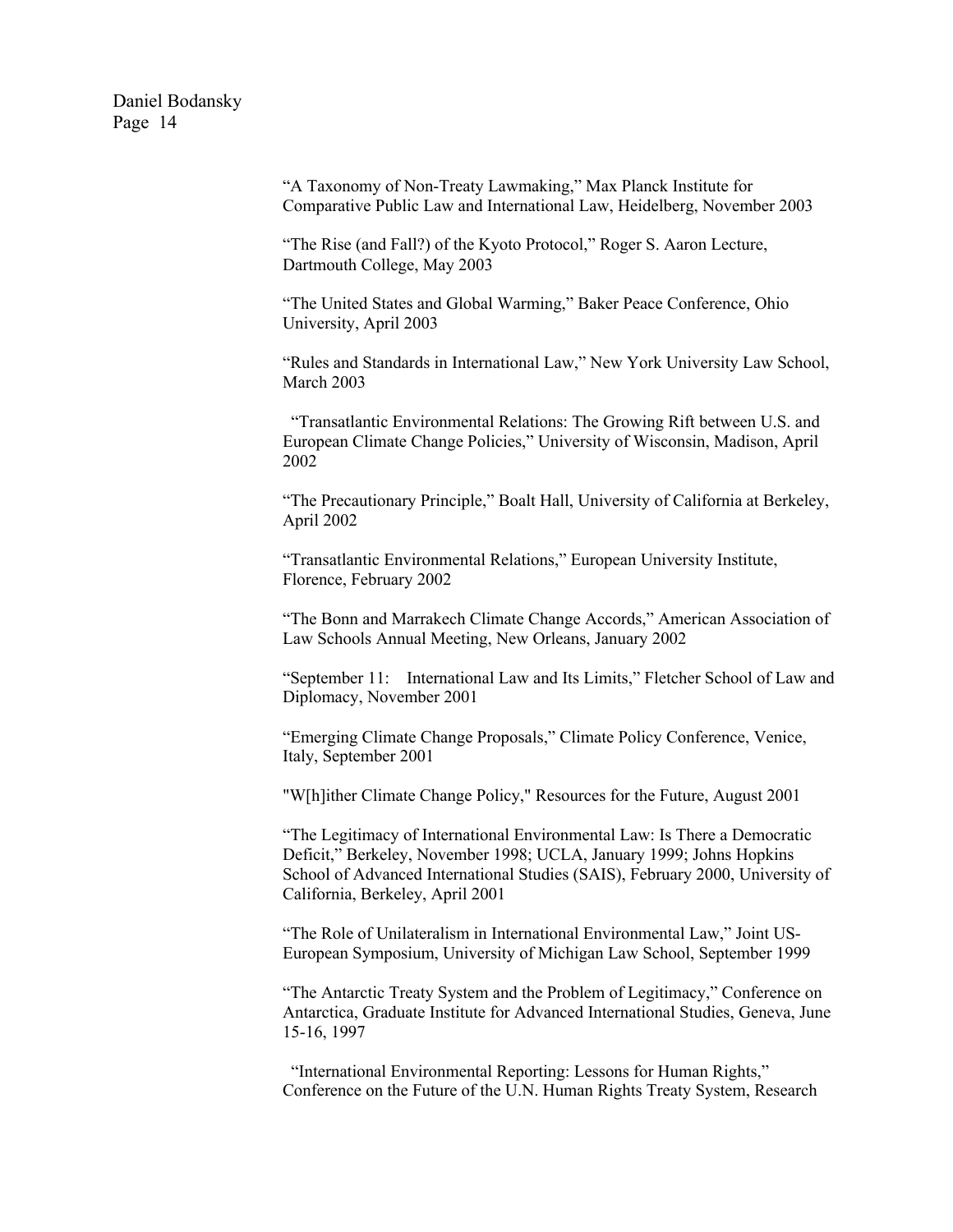Center for International Law, Cambridge, England, March 1997

"Climate Engineering," Aspen Global Change Institute Summer Session on Improving the Effectiveness of the Climate Convention, Aspen, Colorado, Aug. 9, 1995

"The Antarctic Environment Protocol," Antarctic Environment Management Workshop, National Science Foundation, Santa Fe, New Mexico, March 14-17, 1995

"The Cult of Customary International Environmental Law," Indiana Journal of Global Legal Studies Annual Symposium, International Environmental Laws and Agencies: The Next Generation, Indiana University School of Law, March 8, 1995

"International Law and Biological Diversity," Vanderbilt University School of Law, Symposium on Biodiversity: Opportunities and Obligations, January 20, 1995

"May We Engineer the Climate," American Association for the Advancement of Science, Annual Meeting, San Francisco, February 20, 1994

"The Value-Added of International Environmental Agreements," American Society of International Law, Annual Meeting, Washington, D.C., April 2, 1993 (87 *Proc. Am. Soc'y Int'l L.*)

"The Precautionary Principle: Scientific Uncertainty and International Environmental Law," American Society of International Law, Annual Meeting, Washington, D.C., April 19, 1991 (85 *Proc. Am. Soc'y Int'l L.* 413-17)

"New Directions for the Law of the Marine Environment," *Panel on the Law of Ocean Uses*, Columbia University, New York, April 1990

"Encouraging Compliance with High Seas Rules," *Resources or Freedoms on the High Seas: Policing the Ocean Commons*, Council on Ocean Law, Washington, D.C., February 1990

"Domestic Procedures to Enforce International Human Rights Norms," International Institute of Human Rights, 19th Study Session, Strasbourg, France, July 1988

"International Law Issues of the Alien Tort Statute," American Society of International Law, Annual Meeting, Washington, D.C., April 22, 1988 (82 *Proc. Am. Soc'y Int'l L.* 470-74)

**Consulting** *Center for Climate and Energy Solutions (CSES) (formerly the Pew Center on Global Climate Change)*, Fall 2001-present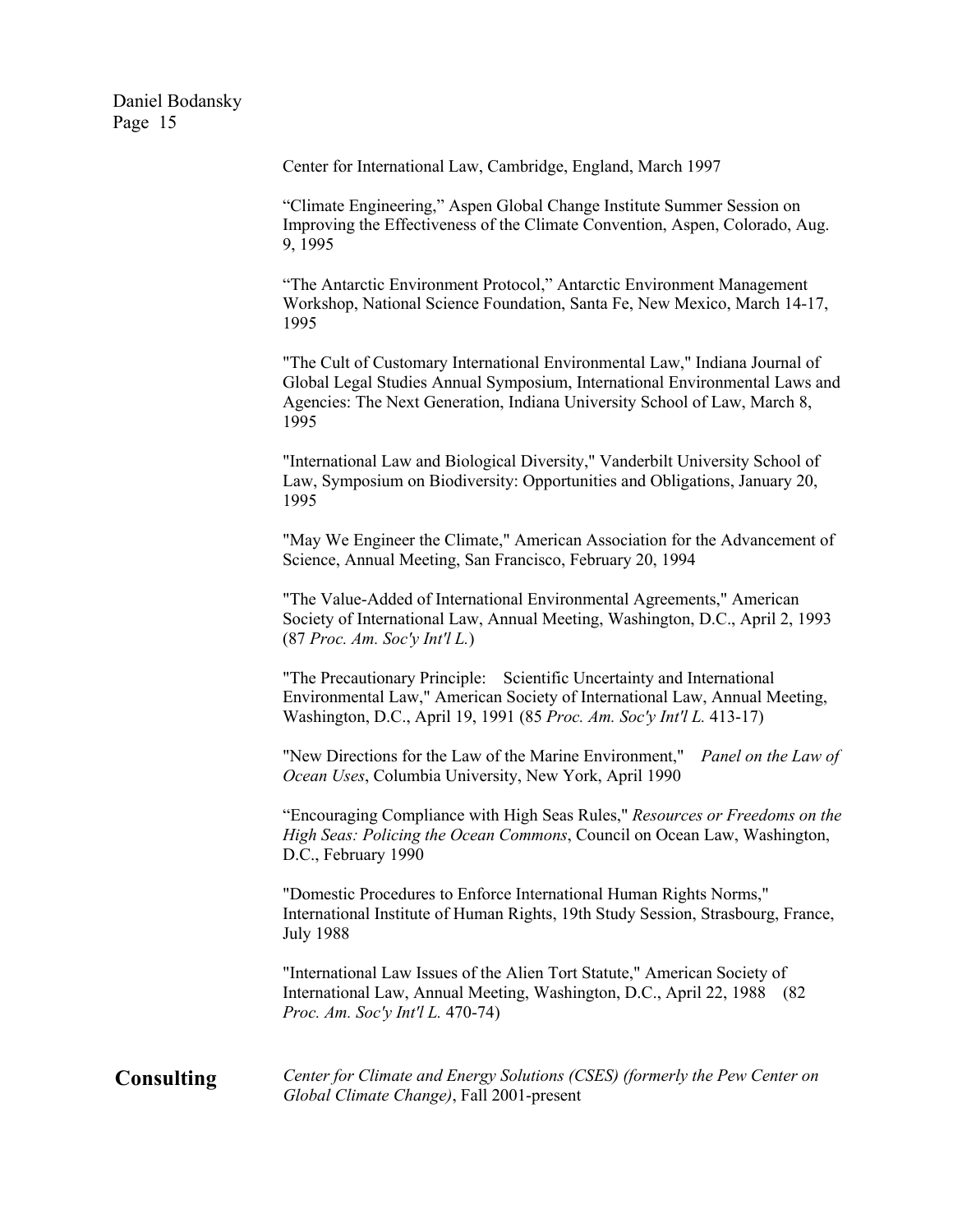> Consultant and senior adviser on "Beyond Kyoto," "Pocantico Dialogue," and "Towards 2015" projects.

*Climate Advisers,* 2018 Study of the UN climate regime and oceans.

## *Swiss Federal Office of the Environment* (2013-2015, 2018)

Prepared reports relating to the negotiations of the Paris climate change agreement and the Paris Agreement Work Programme.

## *Marine Mammal Commission*, June-December 2003

Prepared opinion concerning US authority under international law to regulate ship strikes of right whales.

#### *German Environment Agency*, 2002-2003

Prepared report concerning legal regulation of the effects of military activity on the environment.

#### *United Nations*

Consultant to the World Health Organization (1998-1998), the UN Climate Change Secretariat (1996, 2002), the UNEP Information Unit for Conventions (1993-1994) and the UN Conference on Trade and Development (1992) (to assist the Secretariat of the Intergovernmental Negotiating Committee for a Framework Convention on Climate Change).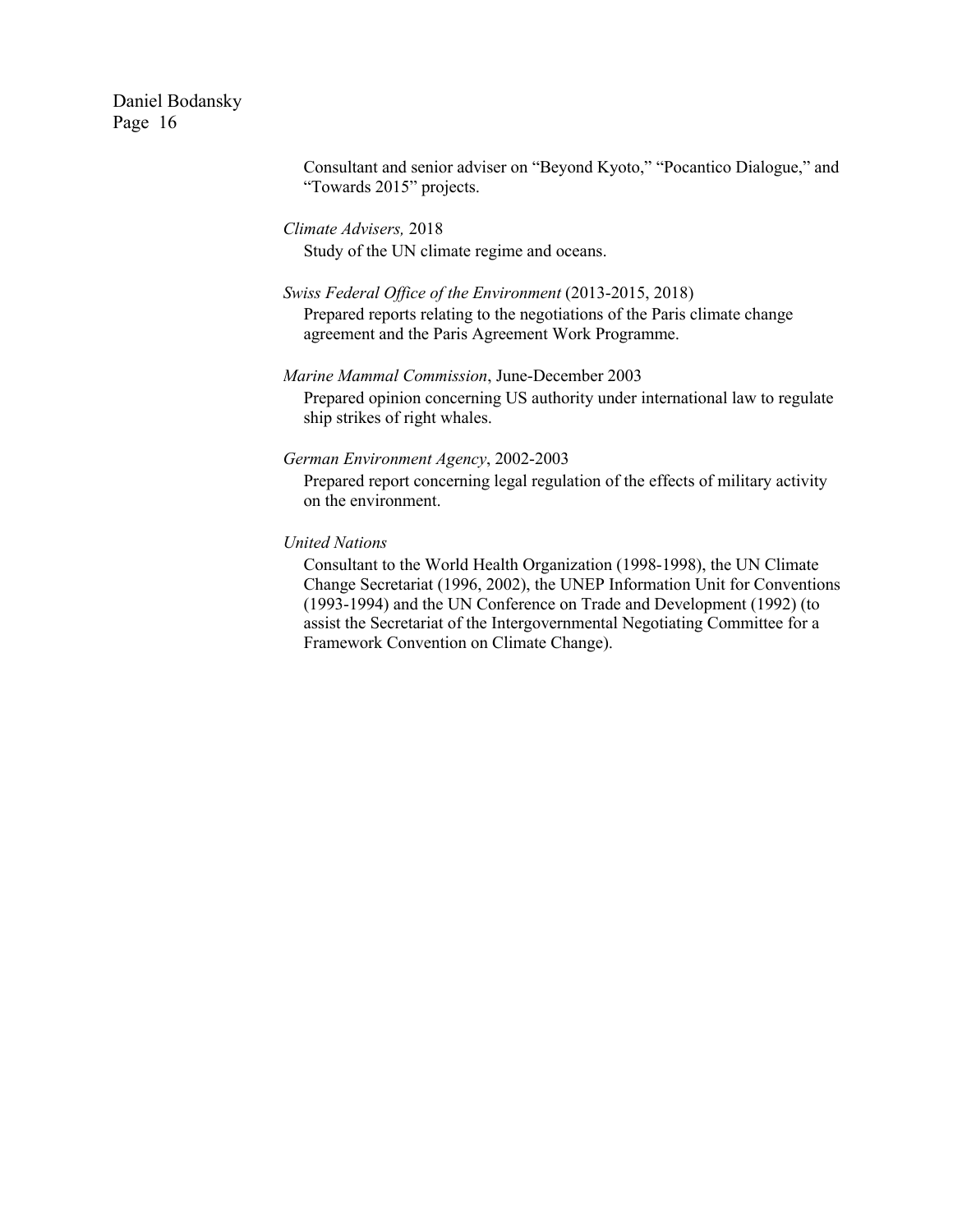| Professional<br><b>Activities</b> | U.S.-nominated arbitrator under the Antarctic Environment Protocol, 1998-<br>present.                                                                                                                      |
|-----------------------------------|------------------------------------------------------------------------------------------------------------------------------------------------------------------------------------------------------------|
|                                   | Member, State Department Advisory Committee on International Law, 2010-<br>present.                                                                                                                        |
|                                   | Member, Council on Foreign Relations (elected, January 2004)                                                                                                                                               |
|                                   | Editorial Board, Transnational Environmental Law, 2019-present                                                                                                                                             |
|                                   | Visiting Scholar, Trinity College, University of Cambridge, November 2019                                                                                                                                  |
|                                   | Academic Exchange Study Tour, Israel, June 2019                                                                                                                                                            |
|                                   | Academic Visitor, University of Melbourne, May-June 2018                                                                                                                                                   |
|                                   | Ingram Fellow, University of New South Wales, Spring 2018                                                                                                                                                  |
|                                   | Visiting Professor, Kings' College London, June 2017                                                                                                                                                       |
|                                   | Lecturer, International Environmental Law, United Nations Regional Courses in<br>International Law<br>Bangkok, November 21-22, 2019<br>Santiago, Chile, May 2017<br>Montevideo, Uruguay, April 21-22, 2016 |
|                                   | Lecturer, 12 <sup>th</sup> UEF-UNEP Course on Multilateral Environmental Agreements,<br>Shanghai, November 1-12, 2015.                                                                                     |
|                                   | Visiting Fellow, Faculty of Law, University of Oslo, May 2012.                                                                                                                                             |
|                                   | Visiting Fellow, Smith School of Enterprise and Environment, University of<br>Oxford, January-July 2009, June-July 2010, June-July 2012.                                                                   |
|                                   | Board of Editors, American Journal of International Law, 2001-2011.                                                                                                                                        |
|                                   | Member, Organizing Committee, World Forum on Enterprise and Environment,<br>July 2009.                                                                                                                     |
|                                   | Co-Editor-in-Chief, International Environmental Law and Policy Series, Kluwer<br>Law International, 1997-2006.                                                                                             |
|                                   | Executive Council, American Society of International Law, 1996-1998, 2003-<br>2006.                                                                                                                        |
|                                   | Visiting Scholar, Resources for the Future, June-August 2001.                                                                                                                                              |
|                                   | Member, IUCN Commission on Environmental Law, 1997-1999.                                                                                                                                                   |